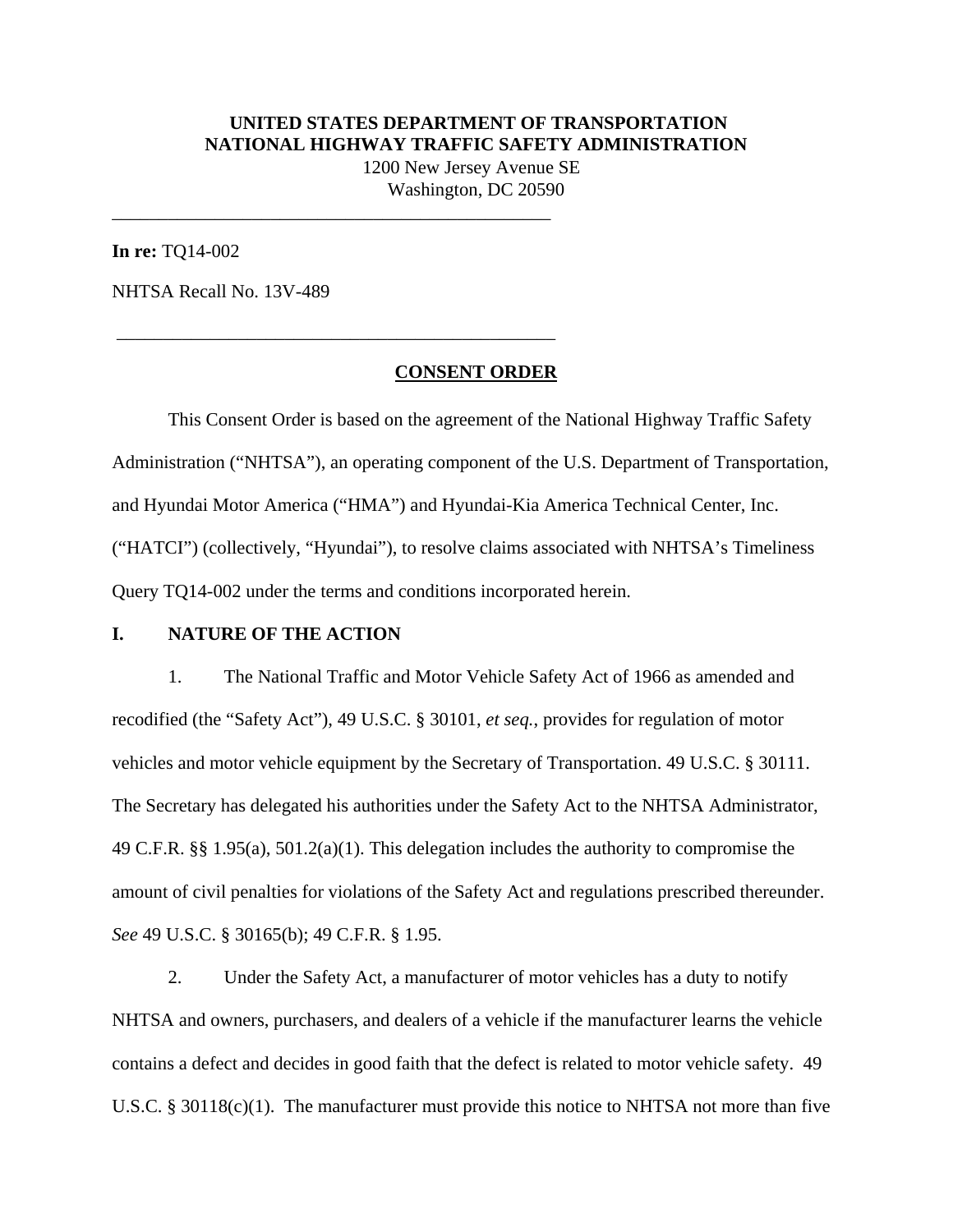working days after a defect in a vehicle has been determined to be safety related. 49 C.F.R. § 573.6(b). The manufacturer's notice to NHTSA must be in the form specified by regulation, and is known as a "Part 573 Report." 49 C.F.R. Part 573. The manufacturer must also provide NHTSA with copies of any Technical Service Bulletins ("TSBs") issued to more than one dealer, whether or not the TSB relates to a safety issue. 49 C.F.R. § 579.5.

3. A person who violates the notification requirements of the Safety Act or a regulation prescribed thereunder is liable to the United States Government for a civil penalty of not more than \$7,000 for each violation. 49 U.S.C. § 30165(a)(1); 49 C.F.R. § 578.6(a). A separate violation occurs for each motor vehicle and for each failure or refusal to allow or perform a required act. 49 U.S.C. § 30165(a)(1); 49 C.F.R. § 578.6(a). The maximum penalty for a related series of violations was \$17,350,000 until October 1, 2013, at which point it was increased to  $$35,000,000$ <sup>1</sup> 49 U.S.C. § 30165(a)(1).

4. HMA is a manufacturer of motor vehicles within the meaning of the Safety Act, 49 U.S.C. § 30102(a)(5), and a person within the meaning of 49 U.S.C. § 30165. HMA is the Importer of Record of vehicles assembled by Hyundai Motor Company ("HMC"). HATCI is a wholly owned subsidiary of HMC and is the Designated Agent of HMC pursuant to 49 CFR Part 551.

5. In 2012, both Hyundai and General Motors ("GM") were informed by the supplier of the hydraulic electronic control unit ("HECU") installed in the 2009-2012 Genesis vehicles that internal testing suggested that brake fluids prevalent in the Korean market did not sufficiently inhibit corrosion on certain critical components of the brake system. Among other things, corrosion resulting from the use of this fluid could inhibit or stop the operation of electronically actuated valves within the HECU. Consequently, the corrosion could lead to

 $\overline{a}$ 

<sup>1</sup> *See* Pub. L. 112-141, Div. C, Title I, § 31203(a)(1),(c), July 6, 2012, 126 Stat. 758.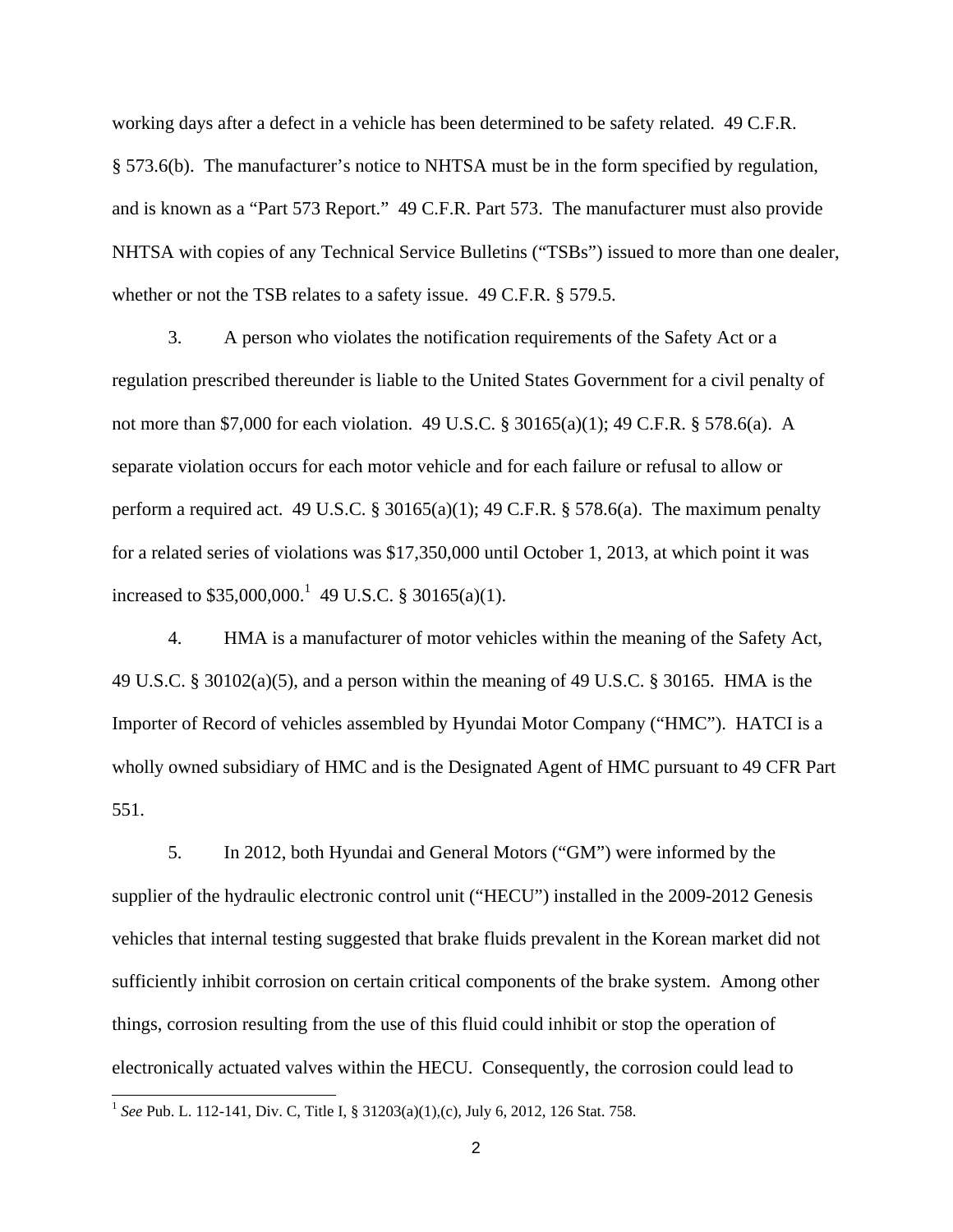low/soft brake pedal with reduced braking effectiveness, which may increase the risk of a crash.

6. In January 2012 and again in September 2012, GM initiated a safety recall in 67 foreign countries to replace the brake fluid in vehicles pairing the suspect brake fluid with the HECU unit at issue. In November 2012, GM issued a TSB to its dealers in the United States to replace the brake fluid, inspect the ABS module and replace it if necessary. The TSB described the reasons why the brake fluid was to be replaced and the ABS module inspected and replaced, if necessary, and the potential consequence(s) if the remedy was not performed. GM notified its customers of the TSB.

7. In March 2012, the supplier of the HECU changed the finish on the armatures of the electronically controlled valves from a zinc coating to a more corrosion resistant black oxide coating and the changed part was placed into the production of Genesis vehicles.

8. On March 5, 2013, Hyundai initiated a Service Campaign (TL6) in the United States by issuing a TSB to its dealers. The TSB instructed dealers to replace the brake fluid in Model Year 2009-2012 Genesis and Equus vehicles with a DOT4 brake fluid. Although the corrosion by the brake fluid could have safety consequences over time, the TSB did not describe the reasons why the brake fluid was to be replaced or the potential consequence(s) should the brake fluid not be replaced. The Service Campaign documentation was submitted to NHTSA in accordance with 49 C.F.R. Part 579.5. Hyundai did not notify vehicle owners about this Service Campaign.

9. On October 17, 2013, NHTSA opened Preliminary Evaluation ("PE") 13-033 following consumer complaints of reduced braking effectiveness in Genesis vehicles. The following day, October 18, 2013, Hyundai verbally indicated to NHTSA that it would file a Part 573 Report reporting the existence of a safety-related defect in these vehicles. On October 28,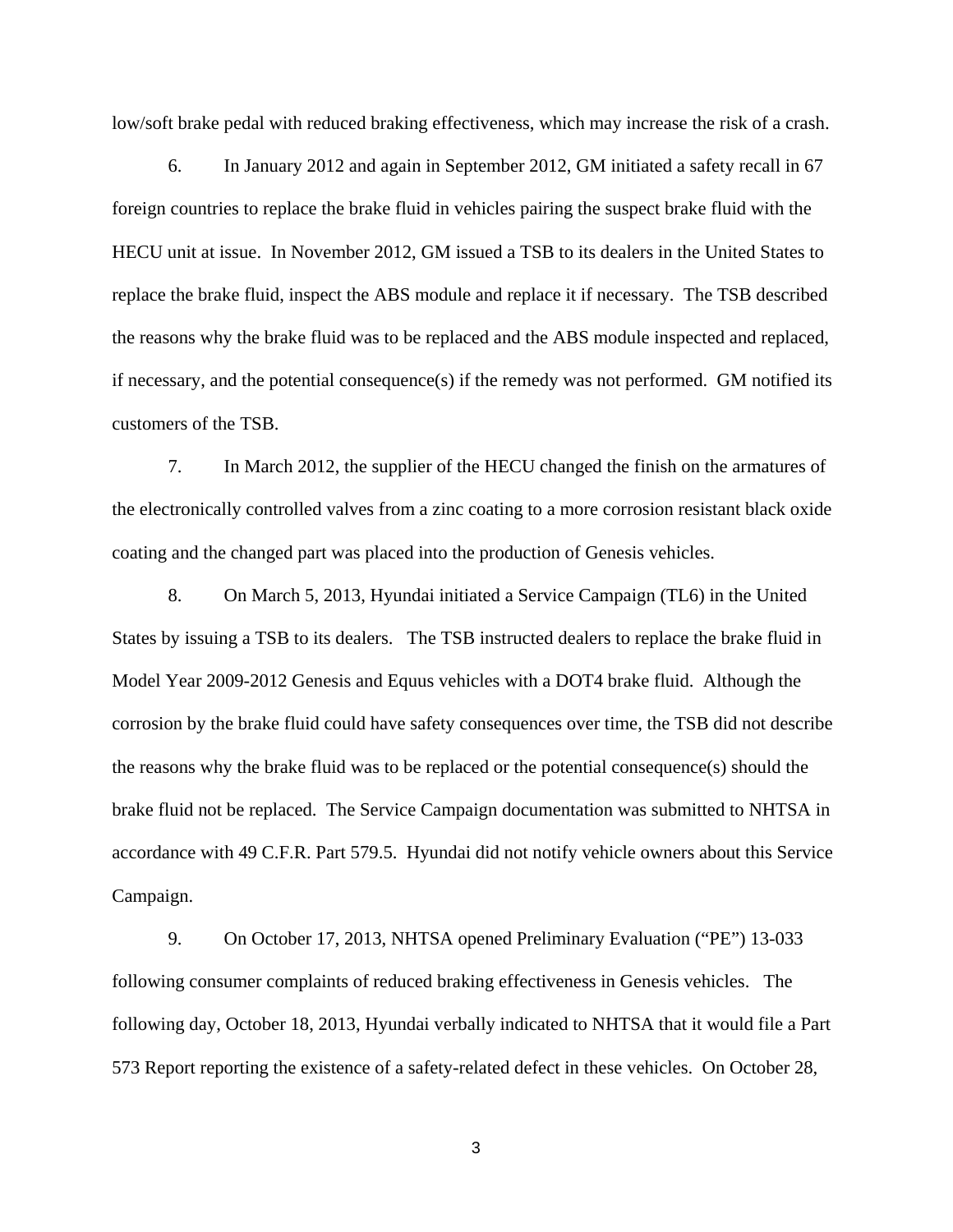2013, HATCI filed a Part 573 Report on behalf of HMC announcing a recall of the subject vehicles, Recall No. 13V-489.

10. On November 8, 2013, NHTSA sent Hyundai an information request letter (the "Information Request"). On January 14, 2014, Hyundai submitted its responses to NHTSA's Information Request.

11. As reported by Hyundai to NHTSA on January 14, 2014, six consumers had reported collisions, including two reports of injuries (headaches, backache and whiplash). As of January 14, 2014, Hyundai had received 87 consumer complaints with regard to the Genesis vehicles, most of which allege increased difficulty in braking. As of the date of this Agreement, 70% of the Genesis vehicles subject to Recall No. 13V-489 are reported to have the recall repair conducted. There have been no reported fatalities or serious injuries.

12. NHTSA closed investigation PE13-033 on April 4, 2014.

13. NHTSA initiated a Timeliness Query, TQ14-002, on April 11, 2014 to evaluate the timing of Hyundai's defect decision making and reporting of Recall No. 13V-489. Following NHTSA's analysis of the evidence, and in an effort to resolve the agency's investigation, NHTSA and Hyundai met on June 18-20, 2014, in Washington D.C.

WHEREAS, it is the mutual desire of NHTSA and Hyundai to resolve the TQ14-002 without the need for further action, to avoid the legal expenses and other costs of a protracted dispute and potential litigation;

THEREFORE, based on the agreement of the parties and pursuant to the authority of the Secretary of Transportation to issue orders under the Safety Act, 49 U.S.C. § 30118(e) (as delegated to the NHTSA Administrator, 49 C.F.R. § 1.50), it is ORDERED and AGREED as follows: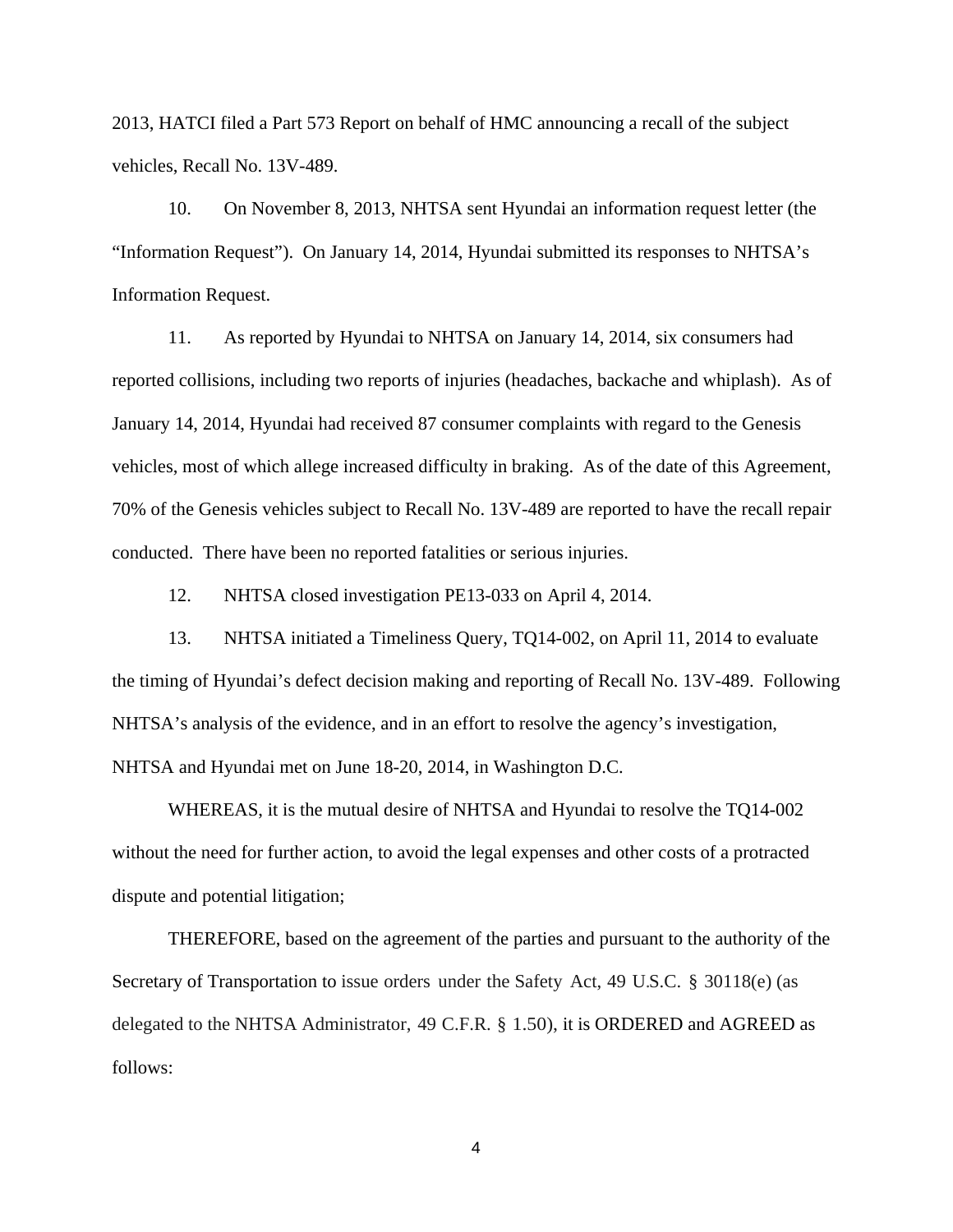### **II. TERMS OF CONSENT ORDER**

14. In the June 18-20, 2014 meetings, NHTSA alleged violations of the Safety Act. In order to resolve this matter, Hyundai admits that it failed to provide the required notice to NHTSA under the Safety Act for the safety-related defect that is the subject of Recall No. 13V-489 within five working days as required by 49 U.S.C. § 30118(c)(1), 49 U.S.C. § 30119(c)(2) and 49 C.F.R. § 573.6(b).

15. Hyundai shall pay the United States a maximum civil penalty for a related series of violations in the sum of seventeen million three hundred fifty thousand dollars (\$17,350,000) for its failure to provide notice to NHTSA of the safety-related defect that is the subject of Recall No. 13V-489 within five working days. Hyundai shall pay this civil penalty in one lump-sum payment by electronic funds transfer to the U.S. Treasury in accordance with instructions provided by NHTSA, no later than 30 calendar days following execution of this Consent Order.

16. Hyundai has agreed to and in some cases has already undertaken certain actions to ensure compliance with the notification requirements of the Safety Act. Hyundai commits and agrees to the following corporate organizational and process improvements:

- a. HMA has been authorized to make decisions relating to the need for a safety recall in the United States market, independently and without approval from HMC, its parent company in Korea. To implement this authority, Hyundai has established in the United States a Technical Committee to review and decide upon potential safety recalls and service campaigns.
- b. The head of the U.S. Technical Committee, or his designee, shall have direct access to the board of directors and the Chief Executive Officer ("CEO") of HMA.
- c. Hyundai agrees not to delay holding any meeting of the U.S. Technical Committee or to decide whether or not to recommend or conduct a safety recall because Hyundai has not identified the precise cause of a defect, a remedy for the defect, or prepared a plan for remedying the defect.
- d. HMA shall provide the U.S. Technical Committee with all the information it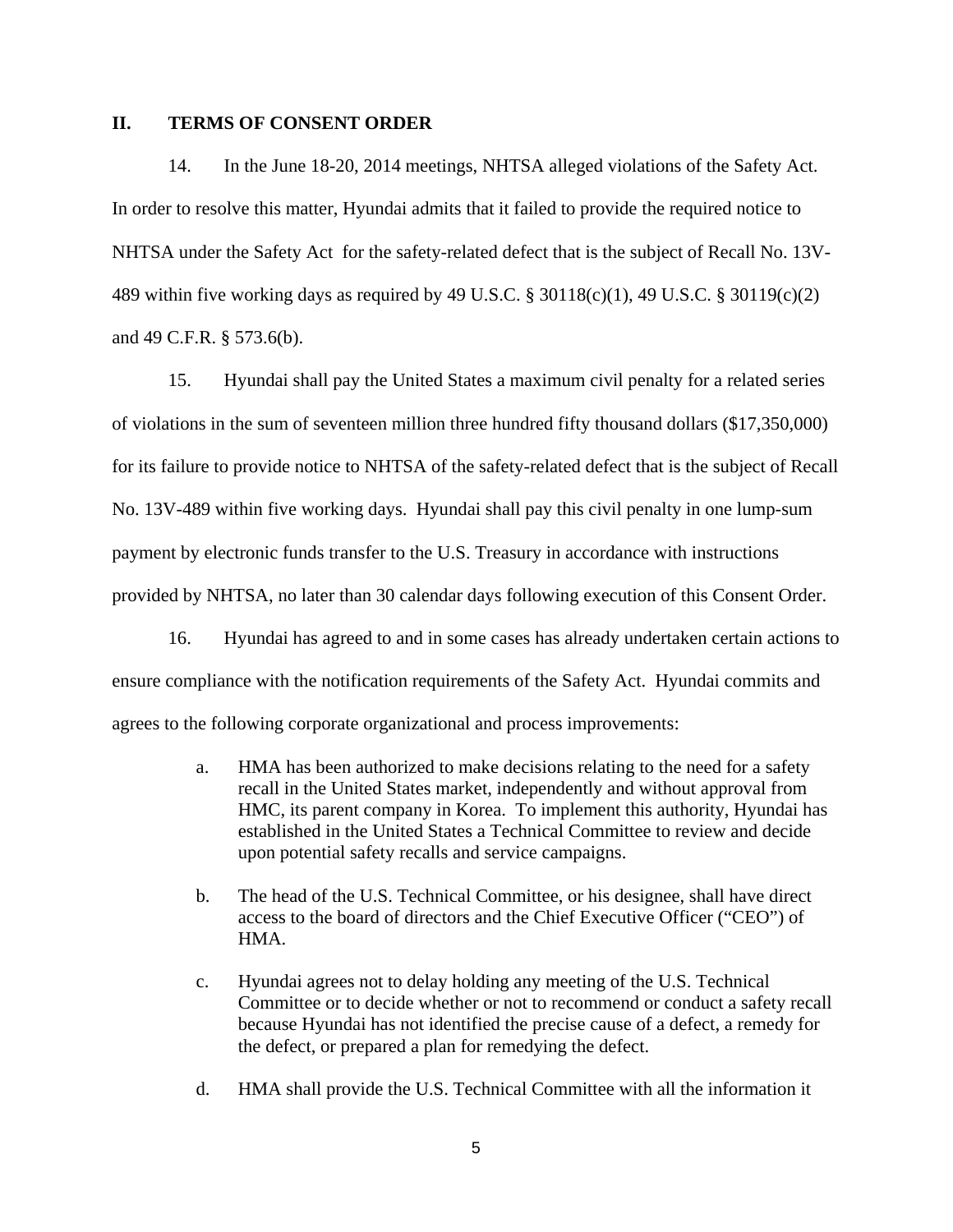needs to consider when making a decision of whether a safety related defect exists. This information includes, but is not limited to, the consequences of a potential safety related-defect and the number or rate of allegations, complaints, incidents and warranty claims.

- e. The head of the U.S. Technical Committee will serve as the ultimate point of contact and have ultimate responsibility to respond in a timely manner to any concerns raised by NHTSA.
- 17. Hyundai agrees to take the following actions for the purpose of identifying,

reporting and communicating safety-related defects in a timely manner:

- a. Report Hyundai's own foreign safety campaigns and recalls in countries where there are substantially similar vehicles or which may have an effect on or presence in the U.S. market, including, but not limited to, those which effect or may be related to components fabricated by common component suppliers.
- b. Include in all communications to dealers that involve a vehicle service procedure or part number change, a statement in plain-English describing the purpose of the communication, and, if applicable, the symptoms the vehicle and/or driver may be experiencing, the root cause, if known, and the potential consequences if the condition is not remedied.
- c. Implement a process to integrate and analyze information received from various sources including, but not limited to, reports to the consumer complaint hotline(s), technical hotline(s) and warranty claim hotline(s) and develop it into a warning system to be used in identifying and evaluating safety related defects.
- d. Maintain accurate, current and regularly updated information for consumers regarding safety recalls on Hyundai's website. This information should be located in a place that is visible to consumers and easily found when searching the Internet and stated in plain-English. This information may also be communicated via social media outlets, e-mail notification(s) to consumers and print media.
- e. Work collaboratively with NHTSA to explore creative ways to increase recall response rates. This may include communicating with registered vehicle owners through new forms of media, including social media and e-mail and by other means, as appropriate.
- f. Encourage owners of all recalled vehicles whose native language is not English to obtain a remedy, including through the use of communications in languages other than English.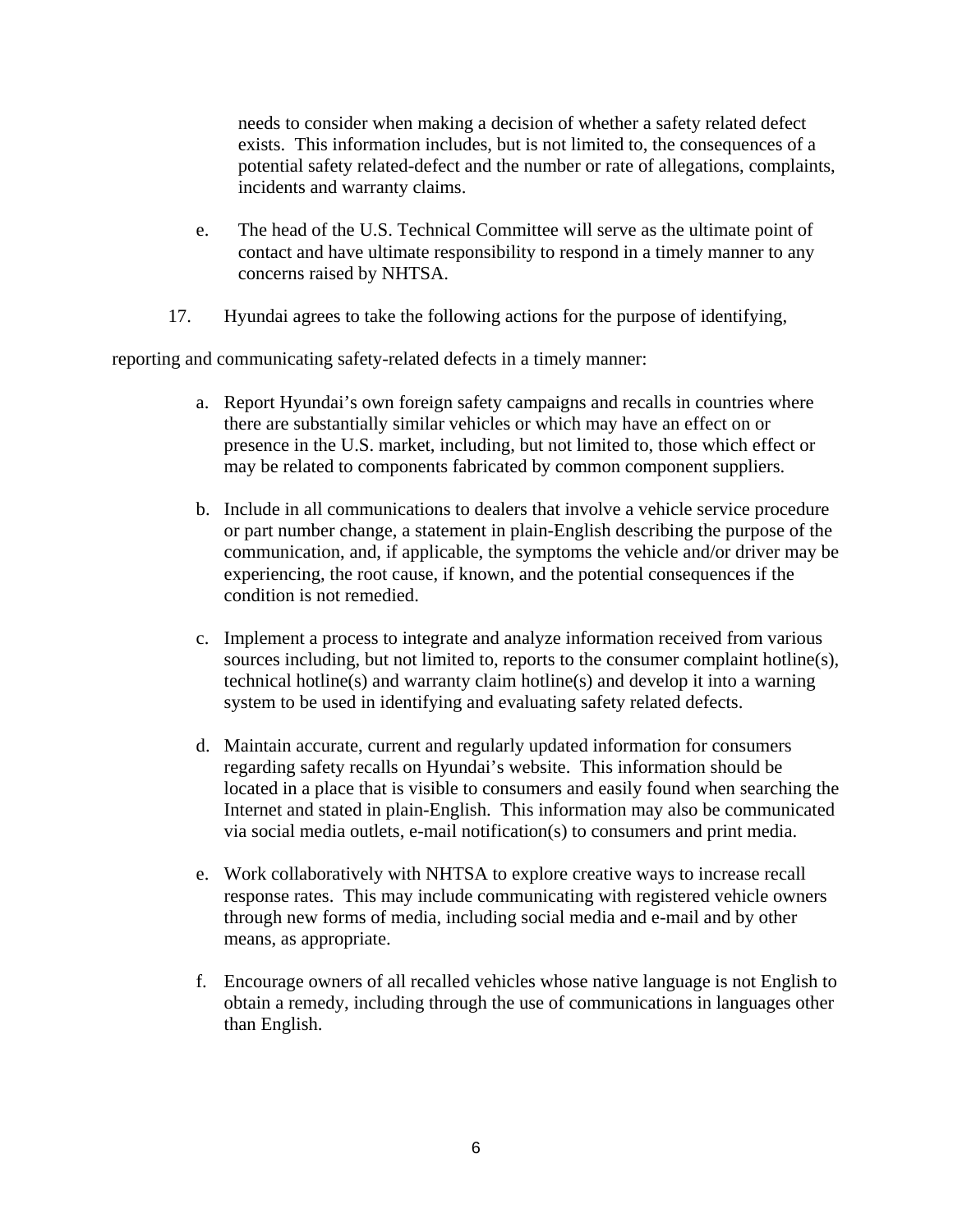18. Hyundai shall meet with NHTSA on a monthly basis for one year following the execution of this Agreement and Consent Order to report, in a manner specified by NHTSA, on new TSBs or other dealer communications, Hyundai's decision-making associated with safetyrelated or high warranty claims or potentially safety-related field reports, and any other actual or potential safety-related defects. Hyundai will also discuss potential safety-related issues concerning vehicles already in the U.S. fleet that are under consideration by the U.S. Technical Committee. NHTSA, in its sole discretion and subject to Paragraph 22, may extend the period of time for monthly meetings beyond the term of this Consent Order, but not to exceed past August 2016.

19. Upon NHTSA's request and in the agency's sole discretion, officials from Hyundai who are responsible for engineering evaluations and global recall decisions will meet with NHTSA on a quarterly basis to ensure that Hyundai is meeting its recall obligations under the Safety Act.

20. Hyundai will meet with NHTSA no later than 120 calendar days after execution of this Consent Order to conduct simulations – i.e., an exercise to discuss hypothetical scenarios, for the purpose of assessing the effectiveness of the improvements specified herein – and to discuss and identify any further needed improvements. Hyundai agrees that the head of the U.S. Technical Committee will attend the meeting, along with any other officials Hyundai deems appropriate attendees. Hyundai will promptly respond to any feedback from NHTSA following this meeting. To the extent necessary, Hyundai agrees to conduct further simulations at NHTSA's request.

21. Hyundai agrees to use its best efforts to cooperate with NHTSA in carrying out the requirements of this Consent Order, including, but not limited to: (i) providing prompt notice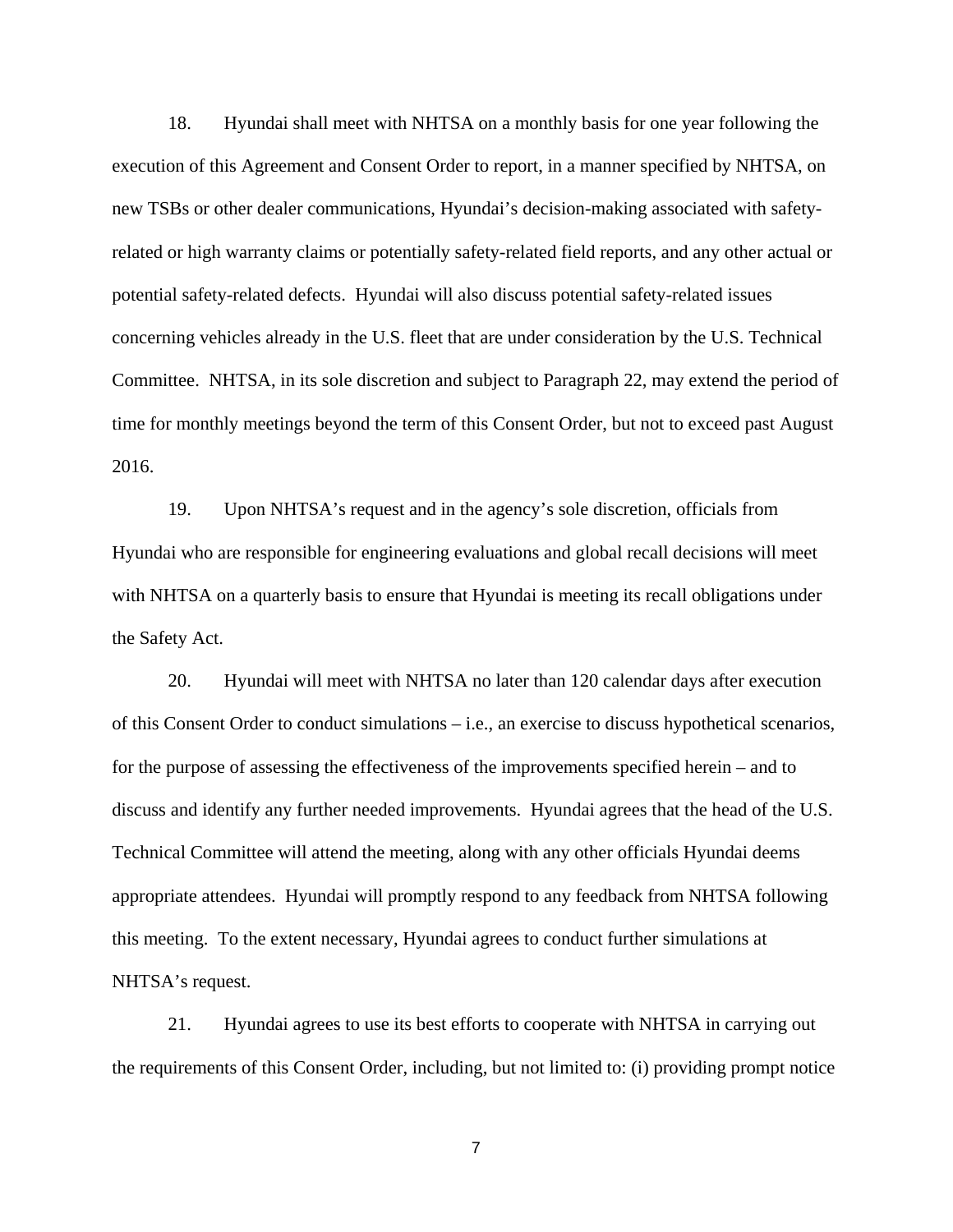to NHTSA in the event any requirement of this Consent Order cannot be met or timely met, and (ii) ensuring employees involved with implementation of the performance requirements of this Consent Order are kept well informed about developments and are allocated sufficient time during their working hours to prepare reports and to prepare for meetings with NHTSA.

#### **III. TERM OF CONSENT ORDER**

22. Unless otherwise specified, the term of Hyundai's performance obligations under this Consent Order is one year, provided, however, that the commitments in Paragraphs 16 and 17 and shall survive the term of this Consent Order. Notwithstanding such survival, Hyundai retains the right to change its internal safety review and reporting structure provided that the Hyundai official(s) charged with this responsibility retain direct access to HMA's CEO and Board of Directors.

### **IV. AMENDMENT**

23. This Consent Order cannot be modified, amended or waived except by an instrument in writing signed by all parties, and no provision may be modified, amended or waived other than by a writing setting forth such modification, amendment or waiver and signed by the party making the modification, amendment or waiver.

# **V. INTERPRETATION CONSISTENT WITH FEDERAL LAW**

24. Nothing in this Consent Order shall be interpreted or construed in a manner inconsistent with, or contravening, any Federal law, rule, or regulation at the time of the execution of this Consent Order, or as amended thereafter.

#### **VI. FULL AND AUTHORIZED SETTLEMENT**

25. Upon receipt of the payment set forth in Paragraph 15 above, the Secretary of Transportation, by and through the Administrator of NHTSA, releases Hyundai, including its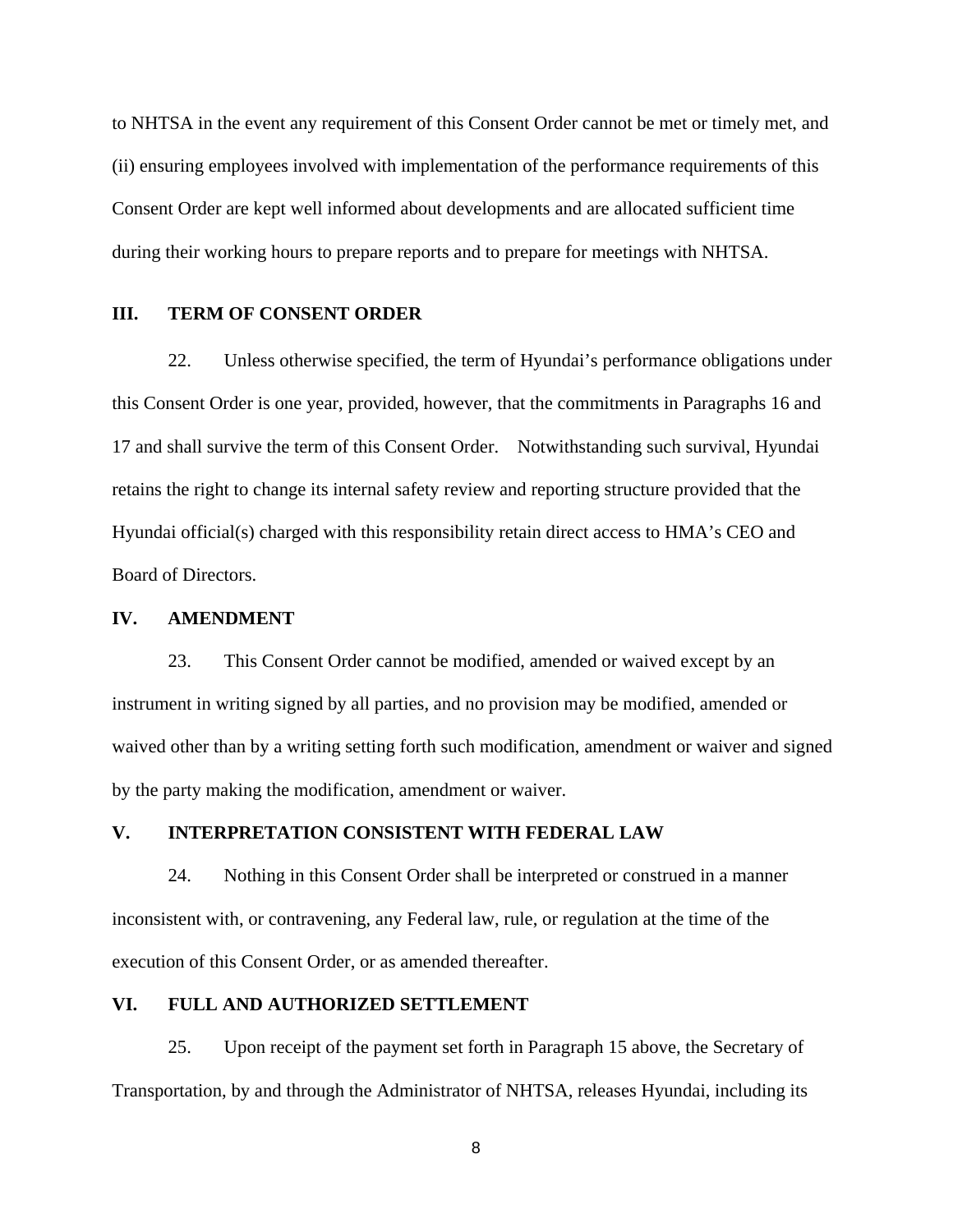current and former directors, officers, employees, agents, parents, subsidiaries, affiliates, successors, and assigns from liability for civil penalties pursuant to 49 U.S.C. § 30165 in connection with the untimeliness of Recall No. 13V-489.

26. NHTSA has reviewed Recall Nos. 14V-433, 14V-434 and 14V- 435, and based upon the information submitted to NHTSA by Hyundai, has no basis to investigate the timeliness of those recalls. NHTSA hereby releases Hyundai from liability for civil penalties pursuant to 49 U.S.C. § 30165 in connection with Recall Nos. 14V-433, 14V-434 and 14V-435, based upon information presently known to NHTSA. NHTSA may investigate and pursue any allegations of untimeliness related to such recalls that is based upon information made known to NHTSA subsequent to the date of this Consent Order, that NHTSA determines is material to the question of timeliness.

27. The parties shall each bear their own respective attorneys' fees, costs, and expenses.

28. This Consent Order shall be effective following the execution of this Consent Order. Any breach of the obligations under this Consent Order shall be immediately enforceable in any United States District Court. Hyundai agrees that it will not raise any objection as to venue.

29. This Consent Order constitutes the entire agreement regarding the resolution of the subject matter therein, and supersedes any and all prior or contemporaneous written or oral agreements or representations.

30. This Consent Order does not release Hyundai from civil or criminal liabilities, if any, that may be asserted by the United States, the Department of Transportation, NHTSA, or any other governmental entity, other than its civil penalty liability under 49 U.S.C. § 30165 as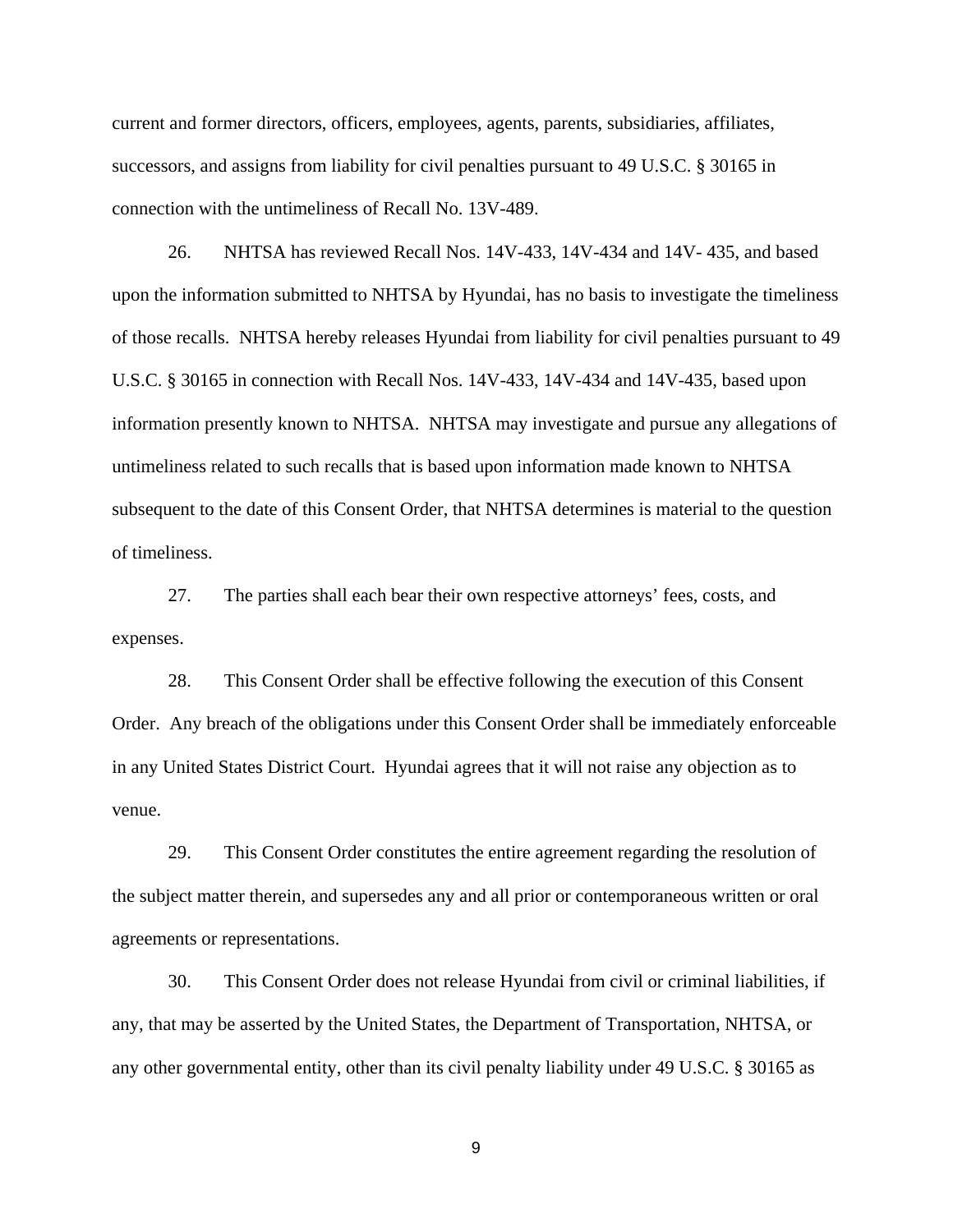described in Paragraphs 14-15, above.

31. The parties who are the signatories to this Consent Order have the legal authority to enter into this Consent Order, and each party has authorized its undersigned to execute this Consent Order on its behalf.

32. This Consent Order shall be binding upon, and inure to the benefit of, Hyundai and its current and former directors, officers, employees, agents, parents, subsidiaries, affiliates, successors, and assigns.

33. This Consent Order shall not be construed to create rights in, or grant any cause of action to, any third party or person not party to this Consent Order.

# [SIGNATURES TO FOLLOW]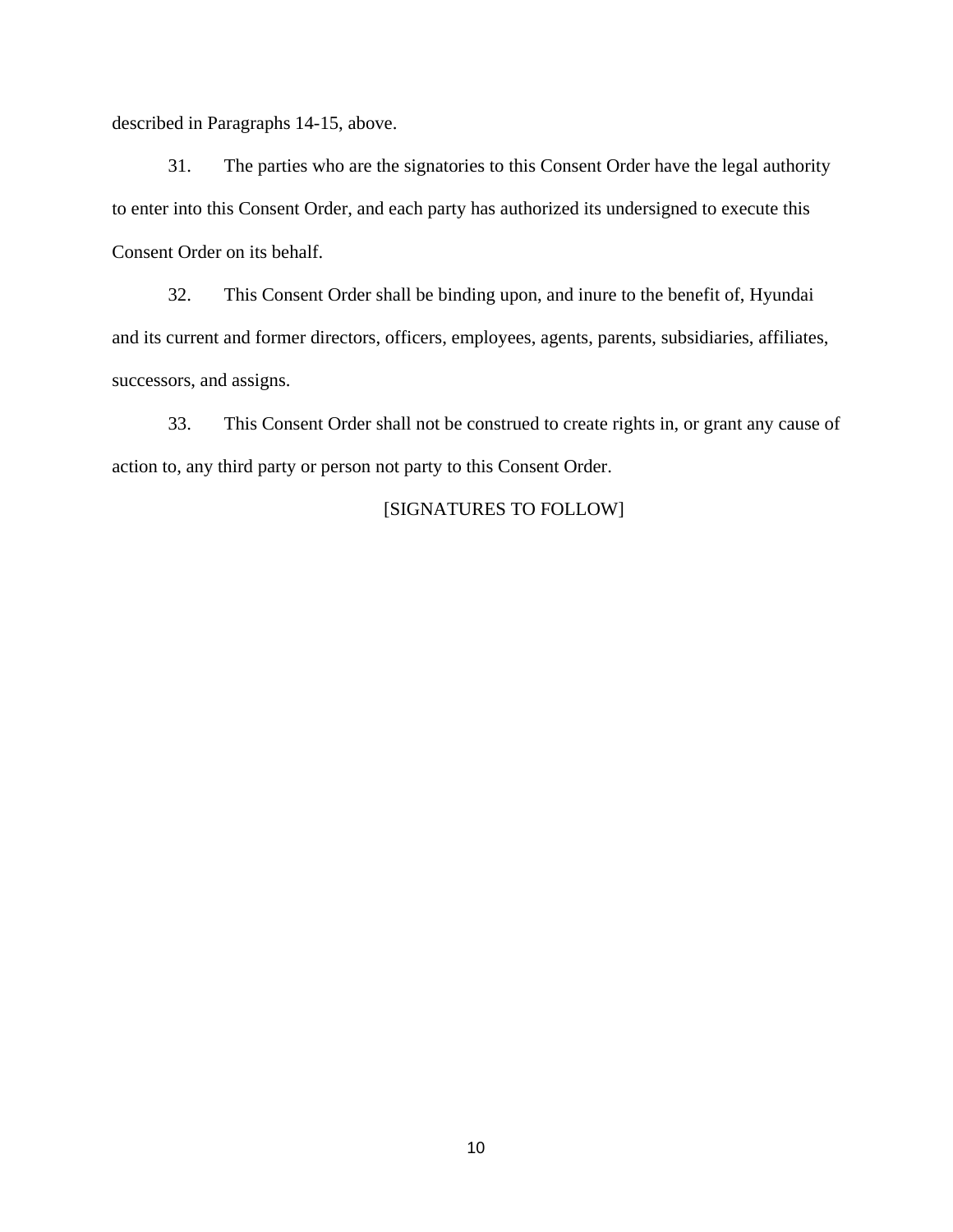APPROVED AND SO ORDERED:



DAVID J. FRIEDMAN Acting Administrator National Highway Traffic Safety Administration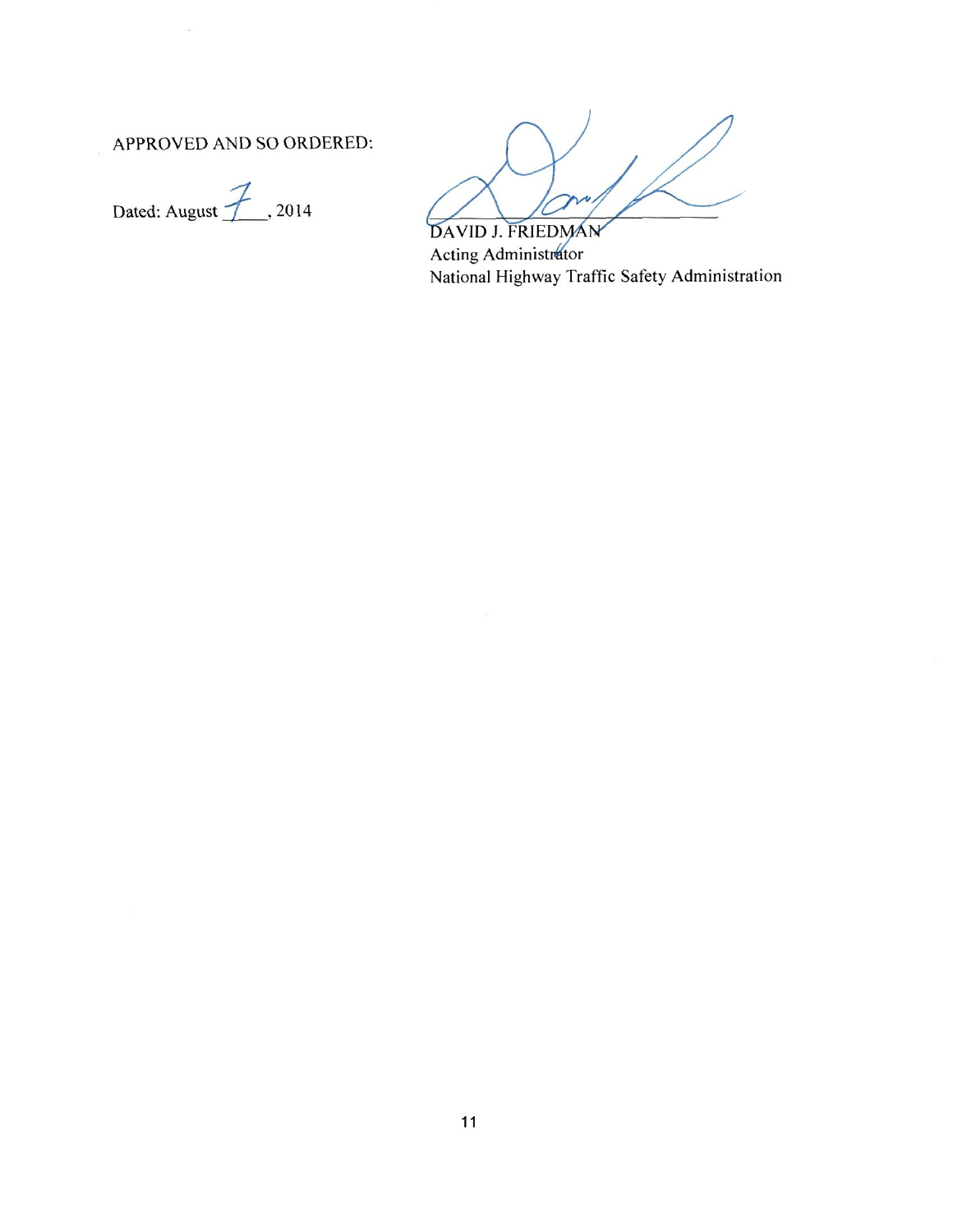AGREED:

Dated: August  $2014$ 

HYUNDAI MOTOR By:

W. Gerald Flannery, Jr. Executive Vice President & General Counsel Hyundai Motor America